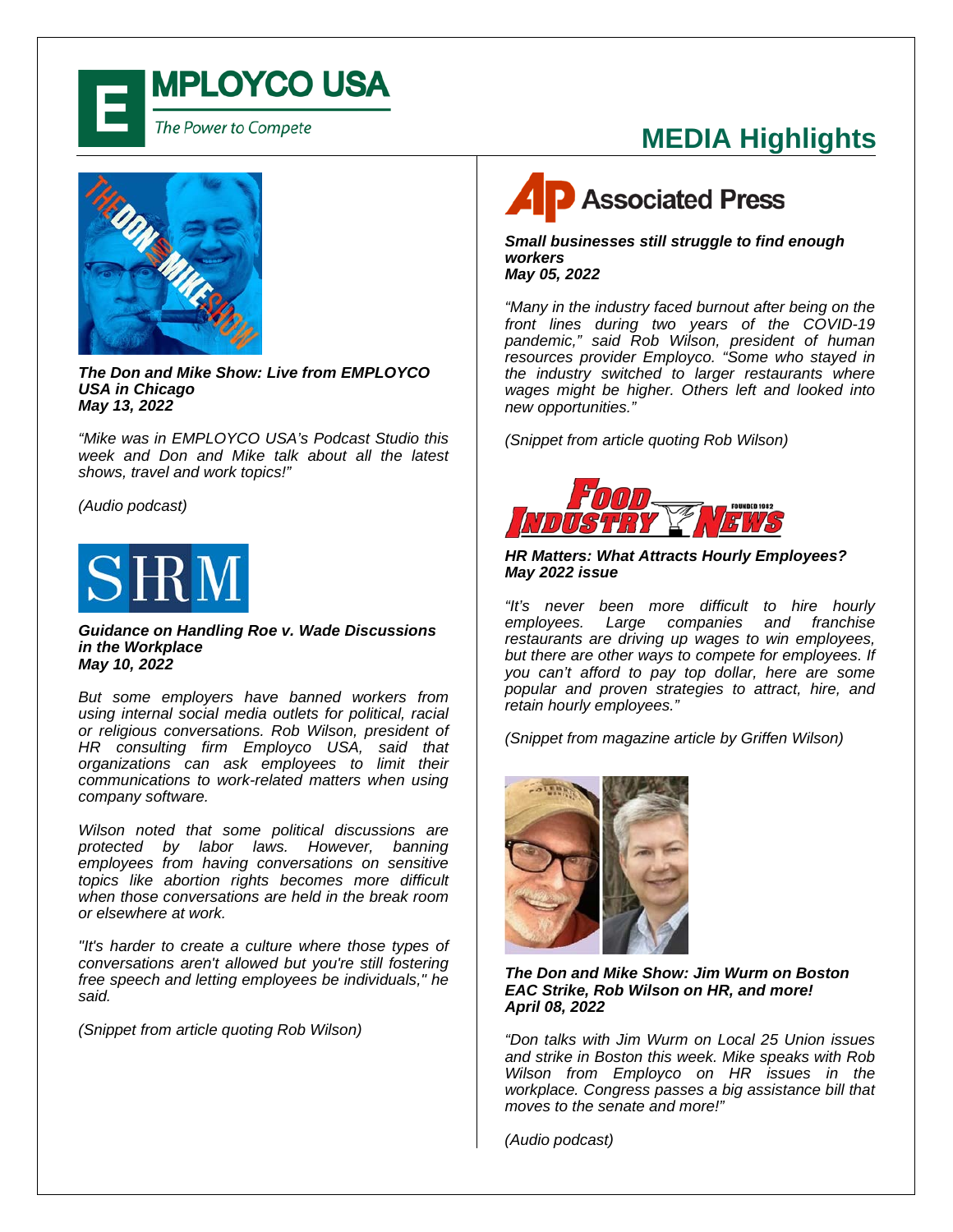

#### *The Don and Mike Show: Bill Hinchliff, Employco Podcast with Don, April Fool's Day and more! April 01, 2022*

*"Don was in the Employco Podcast studio recently and was on their podcast speaking about the Trade Show comeback, the replay is here on today's show. IPME's Bill Hinchliff also on today's show speaks about the upcoming Southern California EDPA Chapter Charity golf tournament. Ageism in the workplace, CEIR's upcoming Cybersecurity Webinar and more! Happy April Fool's Day!"*

#### *(Audio podcast)*

|  | <b>KNKK</b> | 3621<br><b>Birth</b> | CONFIGURE<br>JENNER & BLOCK LLP: Chicago 312-222-0350<br><b>MEDIX, Chicago</b><br><b>ATHLETICO PHYSICAL</b><br>THERAPY, Cole Sylvia<br>LETTUCE ENTERTAIN YOU<br><b>ENTERPRISES INC., Chicago</b><br>PATRICK DEALER GROUP.<br><b>Schaumburg</b> | <b>PATALNESSTE</b><br><b>Jeromeconi</b><br><b>ANG 446-1149</b><br><b>MedicTeam</b> com<br>630-575-6200<br><b>Attributions course</b><br><b>371.876, 7340</b><br>LETE com<br>847,625,6200<br><b>Public of Janscom</b> | THE EXECUTIVES:<br>Randy E. Melvberg.<br>str-managing paitner<br><b>Andrew Limously</b><br>carolidays, CEO<br>Chris Thouchourton.<br>geesiders, CEO<br>Keyle J. Brown, CEO.<br><b>R.I. Melman, president</b><br>Hanley Dawson IV.<br>pean/class | <b>JASH AVENUE</b><br><b>MICILIANS</b><br><b>SANA CAMER</b><br>SAISS<br>4.3%<br>Sekta 1<br>29.9%<br>Sessio<br>4,360<br>60019<br>16.06.<br>5433.4<br>14.0% | <b>DELTAR</b><br><b>BOOK VINN</b><br>13/31/3025<br>MAILDIGN<br>465<br>833<br>125<br>441<br>1.987<br><b>TRAA</b><br>4365*<br>8,060<br>370<br>396 | THE OF HISPATES<br>Law Syria                                                                                                                                      |  |
|--|-------------|----------------------|------------------------------------------------------------------------------------------------------------------------------------------------------------------------------------------------------------------------------------------------|----------------------------------------------------------------------------------------------------------------------------------------------------------------------------------------------------------------------|-------------------------------------------------------------------------------------------------------------------------------------------------------------------------------------------------------------------------------------------------|-----------------------------------------------------------------------------------------------------------------------------------------------------------|-------------------------------------------------------------------------------------------------------------------------------------------------|-------------------------------------------------------------------------------------------------------------------------------------------------------------------|--|
|  | 142         |                      |                                                                                                                                                                                                                                                |                                                                                                                                                                                                                      |                                                                                                                                                                                                                                                 |                                                                                                                                                           |                                                                                                                                                 |                                                                                                                                                                   |  |
|  | 143         |                      |                                                                                                                                                                                                                                                |                                                                                                                                                                                                                      |                                                                                                                                                                                                                                                 |                                                                                                                                                           |                                                                                                                                                 | Health care. My sciences technology and<br>engineering/construction staffing<br>Orthopedic rehabilitation services<br><b>Restaurant owner</b><br>Auto dealerships |  |
|  | 144         | 141                  |                                                                                                                                                                                                                                                |                                                                                                                                                                                                                      |                                                                                                                                                                                                                                                 |                                                                                                                                                           |                                                                                                                                                 |                                                                                                                                                                   |  |
|  | 145<br>146  | 153<br>154           |                                                                                                                                                                                                                                                |                                                                                                                                                                                                                      |                                                                                                                                                                                                                                                 |                                                                                                                                                           |                                                                                                                                                 |                                                                                                                                                                   |  |
|  |             |                      |                                                                                                                                                                                                                                                |                                                                                                                                                                                                                      |                                                                                                                                                                                                                                                 |                                                                                                                                                           |                                                                                                                                                 |                                                                                                                                                                   |  |
|  | 149         |                      | <b>EMPLOYCO USA INC.,</b><br>Westmont                                                                                                                                                                                                          | 630-286-7356<br>Employco.com                                                                                                                                                                                         | Rob W. Wilson, CEO                                                                                                                                                                                                                              |                                                                                                                                                           | \$427.8<br>$5.9\%$                                                                                                                              | 7.798<br>Human resources outsourcing<br>13,374                                                                                                                    |  |
|  | 148         | 218                  | <b>RIM LOGISTICS LTD.</b> , Results                                                                                                                                                                                                            | 224-306-3700<br>Kent pointies com                                                                                                                                                                                    | <b>Robert J. Muslier IV</b><br>gesti-bost                                                                                                                                                                                                       | \$427.2<br><b>DC 8%</b>                                                                                                                                   | 149<br>545                                                                                                                                      | Freight kenneding, drahibution, logistics,<br>supply chain, import, export.                                                                                       |  |
|  | $149 =$     |                      | <b>LRS.</b> Rosemont                                                                                                                                                                                                                           | <b>771,685,8811</b><br>LRS/lecycles.com                                                                                                                                                                              | Alan T. Handley, CEO                                                                                                                                                                                                                            | \$426.17<br><b>ZA 0%</b>                                                                                                                                  | 1,500<br>1,500                                                                                                                                  | Waste management                                                                                                                                                  |  |
|  | 150         | <b>364</b>           | <b>CHICAGO CUBS BASEBALL</b><br><b>CLUB LLC.</b> Chicago                                                                                                                                                                                       | 800-843-2822<br>Cubiczone                                                                                                                                                                                            | Thomas S. Ricketts<br><b>chairman</b>                                                                                                                                                                                                           | 5425.87<br>140.2%                                                                                                                                         | -                                                                                                                                               | Major League Baurball team                                                                                                                                        |  |
|  | 151         | 165                  | <b>CAMPAGNA-TURANO</b><br><b>BAKERY INC., Serveyn</b>                                                                                                                                                                                          | FOR 793-9225<br>Tekenn com                                                                                                                                                                                           | Joseph M. Turano.<br>garddent.                                                                                                                                                                                                                  | $S$ atsa<br>29.7%                                                                                                                                         | 682<br>3,006                                                                                                                                    | Maker of baked goods and breach                                                                                                                                   |  |

#### *Crain's List: Chicago's Largest Privately Held Companies April 2022 issue*

*Employco USA took the 147th spot on the Crain's List of "Chicago's Largest Privately Held Companies" with \$427.8 million in revenue for 2021, up 5.9% from 2020 (Crain's estimate).*

*Employco was also recognized on the "Local Employers" (#1) and "Largest Employers" (#12) charts with 7,798 local employees and 13,374 total full-time employees, respectively (Crain's estimate).*

*(Magazine)*



*Insurance Chat w/CRM: The State of the Insurance Industry March 16, 2022*

*"Rob Wilson joined Chris and Bob for a talk on the current state of the insurance industry. They discuss marketplace increases, the importance of performing a coverage checkup, rising replacement costs, EPLI, workers' compensation, cyber liability, and more."*

*(Video chat)*



*The Don and Mike Show: Employco USA's Rob Wilson and Candy Adams The Booth Mom, Exhibitor Live and Vegas Baby! October 30, 2021*

*"Rob Wilson talks about Industry HR issues of the day and Candy Adams centers discussion on current Trade Show and Event issues in late 2021 and expectations of 2022."*

*(Audio podcast)*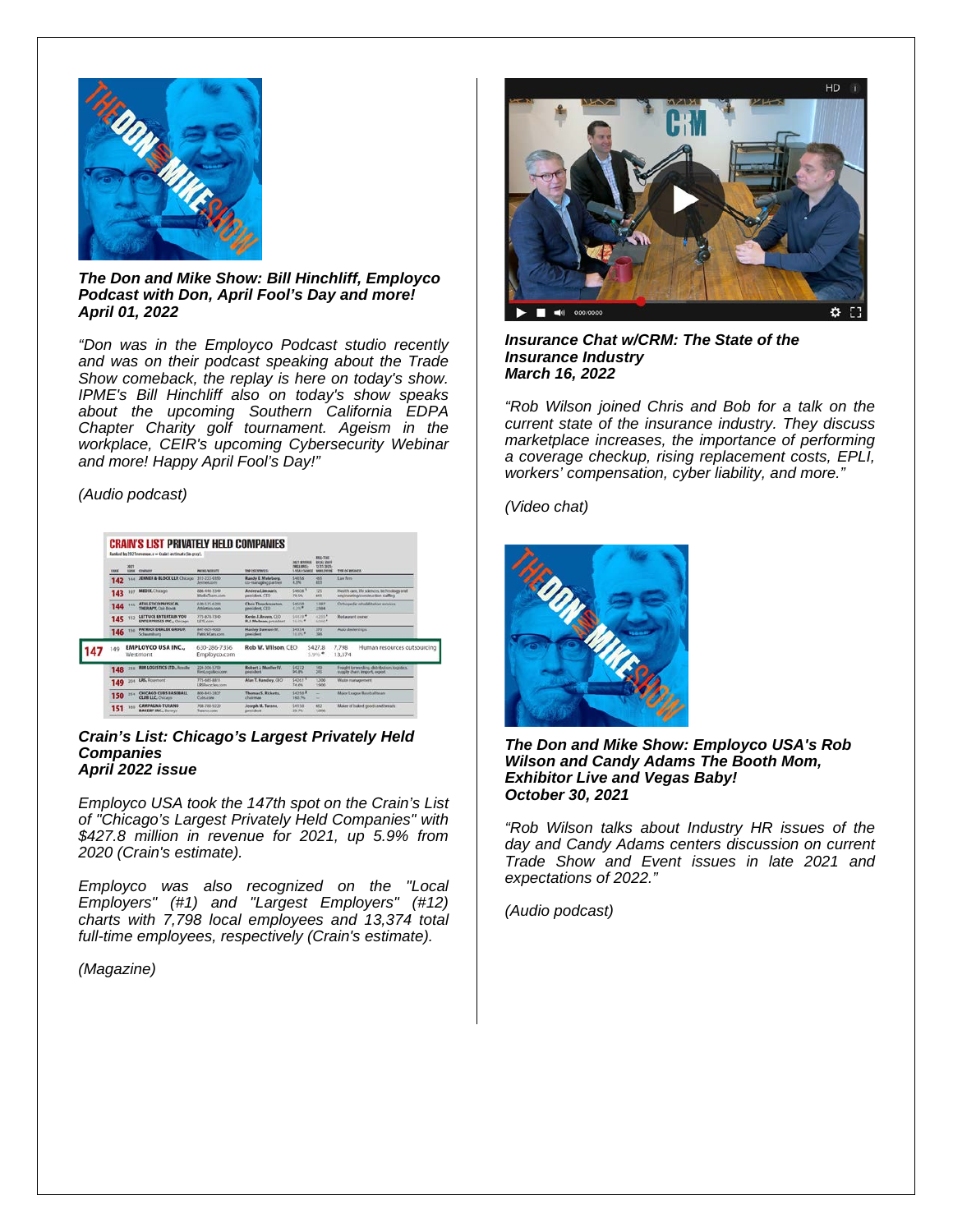

*Fox Business: How long will the labor shortage last? October 20, 2021*

*Rob was interviewed by David Asman with Fox Business - they discussed the current labor shortage and how long it's going to last.*

*"Employco USA President Rob Wilson discusses his predictions for the worker shortage."*

#### *(TV interview)*



*WSFA 12 News: Employment expert says mandating vaccinations is legal August 23, 2021*

*Rob was interviewed by Erin Davis with WSFA 12 News - they discussed if companies can require their employees to get the COVID-19 vaccine.*

*Rob Wilson, president of Employco USA and employment trends expert, said it is legal for employers to require their employees to get the COVID-19 vaccine and the FDA approval didn't change that.*

*"With the FDA full approval of the vaccine, it really doesn't change the mandate issues in the sense of can an employer mandate that you have the vaccine," said Wilson. "And the answer is yes, they can mandate."*

*(TV interview)*

# Human Resource

*Want to get workers vaccinated? Try these 6 strategies June 07, 2021*

*With new variants of COVID-19 emerging and vaccines rates slowing, many employers have already had to pause or rethink their recently completed return-to-office plans.*

*"Anything employers can do to encourage their staff to get the vaccine—or at least consider the vaccine and do more research into it before saying 'no' right away—will be incredibly beneficial not only for the company's bottom line, but more importantly for saving countless lives," says employment expert Rob Wilson, president of employment firm Employco USA.*

*(Snippet from article quoting Rob Wilson)*



*Major Businesses Hit New Bumps with Vaccine Rules May 19, 2021*

*Businesses that decide to enforce mask mandates for unvaccinated workers have some rights, experts say, but some might decide it's not worth a confrontation.*

*"The issue there is you're really on the honor system. You can ask to see the COVID vaccination card, that's completely within the employers' rights. Outside of that, you're taking the employees' words," said Rob Wilson, president of Employco USA and a human resources expert.* 

*Some companies have offered perks for getting the vaccine, like cash bonuses, though most have stopped short of mandating employees get the vaccine.*

*(Snippet from article quoting Rob Wilson)*